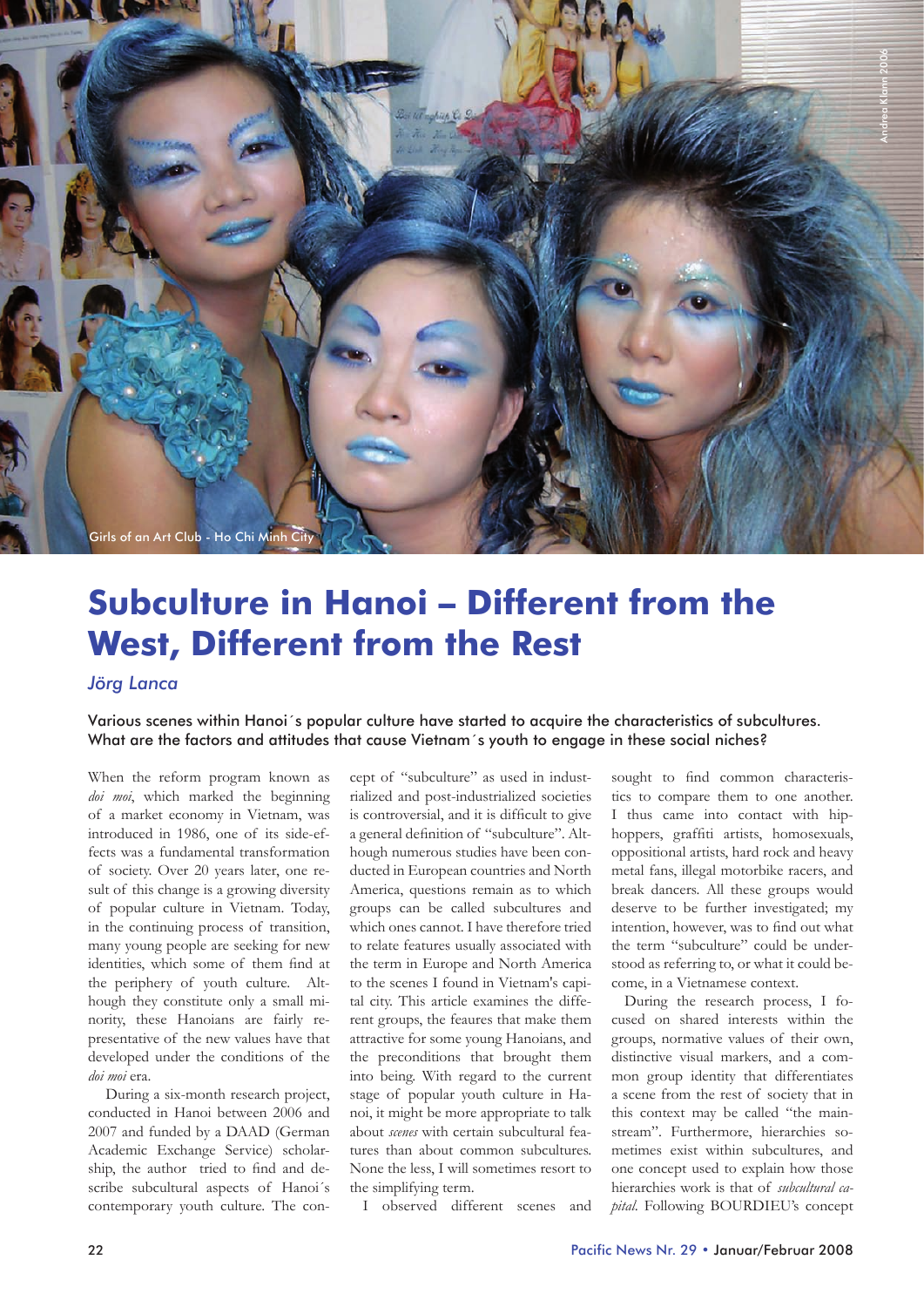of *cultural capital*, this idea by SARAH THORNTON is based on the assumption that degrees of popularity, relations to other scene members, visible markers, actions, or experiences in the subculture are related to prestige among the participants of the scene. The more *sub-cultural capital* individuals are able to accumulate, the higher their reputation in the scene and the more important their opinion about which style is "in" and which is not.

## **Traits of subcultural scenes**

In Vietnam, subcultural scenes have only begun to emerge during the last 5-10 years, and many of the scenes existing now still lack some of the features usually associated with the notion of subcultures. Probably the most obvious difference between the scenes I came across in Hanoi and those described in Europe and North America is the fact that participants of the local scenes hardly ever distinguish themselves from the surrounding society by the use of visual markers. There are, of course, young Vietnamese with eye-catching (and, in this country, seriously provocative) outfits, hairstyles, or accessories, but even if they imitate styles pre-defined by Western subcultures, they do not necessarily express their affiliation with them. Instead, most current members of Hanoi's subcultures follow the fashion style of the mainstream rather than trying to define a scene-specific one. Then again, it is also interesting to note that a certain style expressing affiliation with a scene does not prevent an individual from taking part in events or entering the social spaces of another scene. A young man I encountered at a hip-hop event organized by the British Council serves as a good example for this: He had long hair and wore torn black jeans with a heavy leather belt and a T-shirt of the popular heavy metal band Metallica. I asked him whether he regularly listened to hip hop music and he denied it. ""I like metal better"", he told me. Asked why he had then come to the concert, he explained to me: ""It is just something different from the rest. I dislike *nhac vang* (a kind of melancholic Vietnamese music) and all that. Whenever there is something new, I have a look to find out whether I like it."

Many young people I talked to thought like that. As access to their own preferred music is often limited in Vietnam and the scenes are quite small, members of Hanoi´s subcultural scenes are not as reluctant as those in Western countries to mix with other scenes. The boundaries established between the scenes are not as strictly drawn as in Europe, and the presence of an obvious heavy metal fan at a hip hop concert does not cause the same degree of bewilderment as it might in Europe. The scenes here are less exclusive than those in North America and Europe. On the contrary, their members rather encourage each other and communicate, thereby sometimes recognizing that what they share is the wish to differentiate themselves from the mainstream.

In most of the scenes I examined, the self-awareness of being a group has only just developed in the past few years, and it is not even taken for granted by all of its members. Although the participants are well aware that they share an interest that is rather uncommon, some of them do not yet regard themselves as members of a defined group distinct from the mainstream. Of course, each of the scenes has different ways of allowing its members to gain sub-cultural capital. Whereas illegal motorbike racers can gain credibility by winning races and through their willingness to participate in these events even after suffering an accident, graffiti artists can do so through the size and location of paintings, and hip-hoppers can gain subcultural capital through a knowledge of lyrics of American artists or through their clothing. In the inner circle of those practising and performing break dance, credibility is mainly gained through dancing skills.

What they all have in common is that they are loose formations in Hanoi's society rather than exclusive clubs with clearly defined boundaries. And while some members representing the inner core try to spend as much time as possible within the scene and involved in scene-specific activities, other individuals may be only loosely attached to the group. This is especially true for the hip-hop scene, which has an inner circle of people that constitute a "subcultural core", who listen and produce music, but also has a vast audience that does not

count as scene members.

Most of those engaging in Hanoi's subcultures are young males between 17 and 25. Hence, in most cases, one could easily argue that these groups are part of the youth culture. The only case in which the age of members is not limited at all seems to be the gay scene, where I encountered individuals of an age range from 18-45. I was also told about younger and older gay men who were considered scene members. The most important reason for the rather restricted age span in most scenes is that the individuals involved need to have a certain degree of spare time at their disposal for on the group-specific activities. After they have taken up work or started families of their own, they often lack the time to do so.

It is hardly surprising that Hanoi's scenes are not at all gender-balanced. As already mentioned, the vast majority of their members are male. And usually, the few women are not treated or regarded in the same way as men. They are also able to gain subcultural capital, but would and could hardly ever claim the same power to define what is "in" and "out" as males, or take over a leading role within the group. This shows better than anything else that these subcultural scenes, though different from the mainstream and equipped endowed with their own values, are never completely separate from the bigger social context.

The participants of youth scenes with subcultural features I found in Hanoi, are for the most part not unwilling to conceive of themselves as being part of their bigger social context. They see themselves as being different from the mainstream, but hardly ever as being outside of society. In the vast majority of cases, the social network within a given scene in Hanoi adds to the one outside, and though it sometimes diminishes the importance of the latter and loosens ties, it hardly ever endangers and virtually never completely replaces it. Attachment to the scene is usually less important than the one to the family, for example. This might be a characteristic trait of Vietnamese subcultures.

## **The benefits of subcultural involvment**

Given this description of subcultural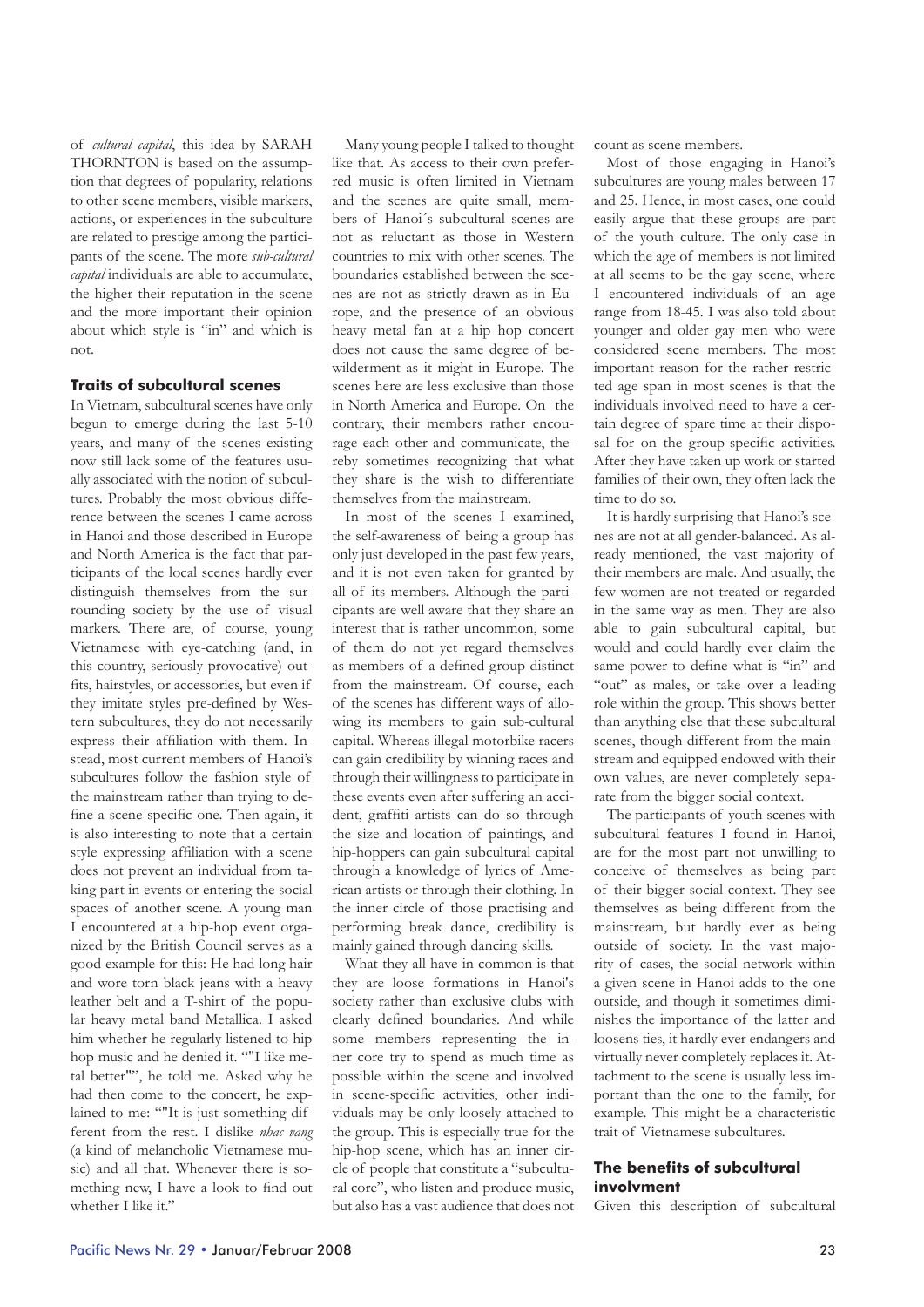scenes in Hanoi, the next chapter will focus on their attraction and fascination for young Hanoians to them. First of all, there has to be a basic interest in the group''s specific activity, e.g., a shared preference for specific musical styles. But beside that, my interview partners often pointed to a high degree of boredom in their lives due to the fact that they were not entirely satisfied by the leisure activities available to them. According to them, there is too little social space and opportunity for young people in Hanoi to structure their leisure time independently. The activities with which young people fill their free time, such as playing online games in iInternet cafes, for example, seems to be fairly boring for them. So when they find a field of interest that they share with a few others, this makes them feel special in a way. If they find it enjoyable, they will spend more and more time in this special group of people that to some of them seems like a unique circle with special skills or knowledge that none of their peers are able to share or understand. Especially when they perceive that they, or the ones who introduced them to the scene, have the chance to gain a high reputation among the scene members, regardless of their social stance in everyday life, they are likely to enter this social niche willingly.

Despite the feeling of not being completely understood by peers outside the scene, many of them soon realize that the mystique of being special also surrounds them outside the group when they talk to others about their scene activities and scene friends (if they do) and wins them the admiration of others. Many scenes have role models in Western societies, but their own perception of their connecting element (for example, the style of music) and their ways of expressing their membership and enthusiasm differs from the scenes in the West. While trying to copy the West, they generate own scene identities, but still regard what they do as being "Western", and thereby modern. This is very much appreciated, and seen as a marker of independence and maturity.

As mentioned before, the majority of those engaged in the subcultures are young males, and I was often told with a wink: that "the girls like it, too."

Especially those who participate

regularly in big spontaneous illegal motorbike races told me that being a racer is regarded by many females as a sign of masculinity and courage. So, in most scenes, *cherchez-la-femme* is a motive not to be underestimated.

Of course, there are also a couple of female members in the various scenes, and they are interesting objects of research with regard to their male friends' perception of them and the gender relations within the scenes. The deeper the involvement of females in the subculture and the more subcultural capital they gain, the more accepted they are by the males, and the higher their reputation. But that happens at the cost of this advancement is the loss of their femininity, because then they are no longer regarded as "proper girls" whom one could appreciate as a girlfriend.

In order to be regarded as a good girlfriend, it seems, one would have to admire one's boyfriend for his courage and skills when he races, probably even trusting these skills enough to sit on the back of the bike in a race. For a female to drive her own bike is by no means acceptable, because that would not only challenge the boyfriend's driving skills, but his very masculinity as expressed in the race as well. And after all, expressing his masculinity is an important feature of the race to him, as a means to impress "proper girls".

For some females, especially young women, this is another attractive feature of subcultures: to find a place where they can leave the boundaries imposed on them by the society due to their gender. Within the scene, they may be able to find and appreciate the opportunity to do what "proper girls" are not supposed to do - and even gain respect for doing it.

But the main reason for males and females to engage in subcultures is to do something different than the rest, thereby generating and expressing *individualism*. Even if, as argued earlier, common social ties are hardly ever abandoned, by far the most important reason for many subculturally active Hanoians to engage in their scenes is the urge to individualize and emancipate themselves from traditional bonds to a certain degree. This is a comparably new trend in Vietnam´'s social structure, that can be

traced back to a certain set of preconditions. The same preconditions reveal the social-economical framework from which Hanoi'´s subcultures evolved and help to understand why the capital city offered such fertile grounds for these scenes.

### **Preconditions for the occurrence of subcultures**

Overall progress has been enormous since the Communist Party started the *doi moi* reforms in the mid-1980s. Furthermore, the increasing diversity of the media has since provided Vietnam's contemporary youth with an input of impressions from all around the world that are still not unrestricted, but fairly broad-ranging.

Additionally, Hanoi had a dense population with a low average age, which meant that a large number of its inhabitants were young and had grown up in the environment described above. For them, the party's call for people to enrich themselves and the ambition to lead the country into a prosperous future was linked to their conceptions of other, economically further developed countries in Asia as well as in the West. The challenge to strive for prosperity was therefore, for many, connected to ideas of modernity and a Western lifestyle. One major factor in this process was access to the internet, which has now become an integral feature in the lives of many young Vietnamese, especially those living in urban areas.

Furthermore, a relatively high number of foreigners come to Hanoi, stay there for months or even years, and promote intercultural exchange. These factors are much more evident in Hanoi than anywhere else in the northern part of the country.

Not only did Hanoi's youth draw inspiration from different lifestyles from abroad, but the growing economical potential also made it possible to follow these trends. In trying to show their modernity, young people started to imitate these new styles, generating social practices and preferences that were, and are, more and more defined by fashion rather than by the limited choices and resources their parents had at their age. Of course, not everybody has been able to follow these new patterns